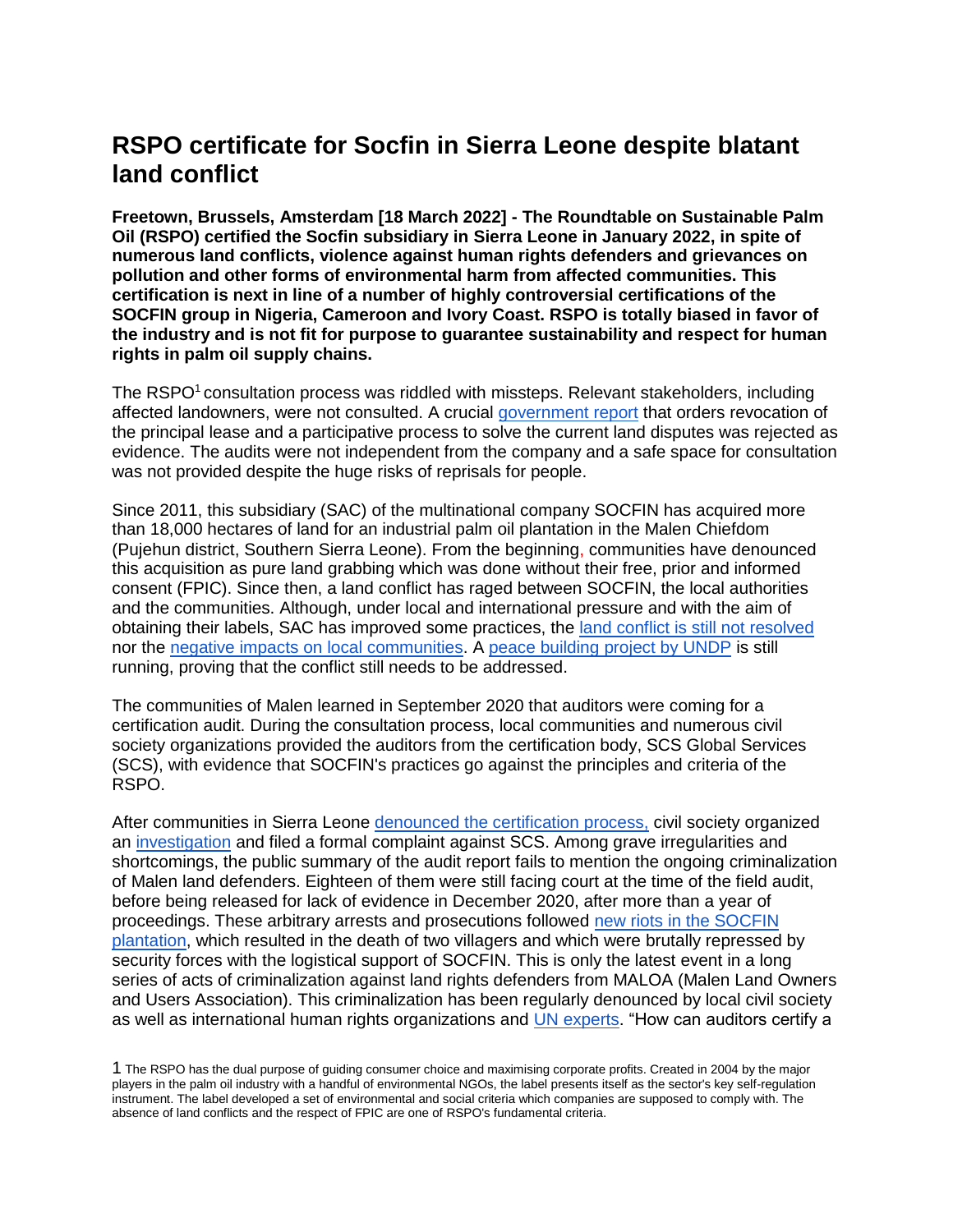palm oil plantation affecting more than 32,000 people, in less than 10 days and by consulting only hand-picked representatives for a few hours?" asks Aminata Fabba, one of the community spokespersons from MALOA. She recently received the [Front Line Defenders Award](https://www.frontlinedefenders.org/en/2021-front-line-defenders-award-human-rights-defenders-risk) in late December 2021, for continuing her fight for her land occupied by SOCFIN despite the pressures, intimidation and physical and judicial attacks she has endured. "There was a clear conflict of interest at play when the SCS auditors were provided with vehicle and translator by the company to carry out their independent duty," said Member of Parliament Shiaka Sama, advisor and former spokesman of MALOA.

"The audit report granting the grail to SOCFIN is marred by obvious irregularities and unfounded assessments which should have prevented a certification. SAC is even allowed to derogate from the RSPO requirements and to restore hundreds of hectares of destroyed environment for the plantation development in another country. While these areas are of importance to local biodiversity and livelihoods, the loss is felt more in the host communities", explains Joseph Rahall from Green Scenery. In total contradiction to the RSPO criteria and rules of procedure, the report voluntarily discards the records documenting the land conflict still present on the plantation. "It even claims that we are represented by the chiefs of our choosing, but town and section chiefs who questioned the company have been deposed and others arbitrarily appointed by the Paramount Chief without any elections for over 10 years now" adds District Councillor Francis Mannah. Mannah's claim is very current and has recently been relayed to the President of Sierra Leone, in a [letter sent by MALOA.](http://fian.be/IMG/pdf/2022_02_february_letter_to_president_bio.pdf) The same letter is asking the President to respect his promises and launch the dialogue led by the Vice-President to resolve the age-old land conflict. This is in contradiction to the RSPO report claiming that there is no conflict in Malen Chiefdom.

The SOCFIN group seems to be in a hurry to get each of its African subsidiaries certified in order to maintain and extend its finance and market share, and green its image. Following other unjustified certifications of the group's plantations in 2021, affected communities i[n](http://www.cedcameroun.org/2540-2/) [Cameroon](http://www.cedcameroun.org/2540-2/) and [Ivory Coast](https://www.farmlandgrab.org/30486) demand the RSPO certification be undone.

Affected communities, and the civil society organisations supporting them, are calling on RSPO to immediately withdraw the certification. Florence Kroff from FIAN Belgium explains: "We call upon European and other policy makers to acknowledge the inability of voluntary certification systems to truly assess complex social, sociological and environmental situations and identify significant harms". We need effective binding regulation that sanctions companies that violate human rights and harm the environment at all levels. But she warns also that "It would be extremely dangerous to use such voluntary certifications as a model for future legislation[,](https://corporatejustice.org/publications/unpacking-the-upcoming-eu-law-to-stop-corporate-abuse/) [currently under discussion at EU level](https://corporatejustice.org/publications/unpacking-the-upcoming-eu-law-to-stop-corporate-abuse/) and in the Member States. The Socfin case is a further glaring example of how inappropriate this is".

# END

**This press release is supported by the following organisations:** MALOA - Malen Land Owners and Users Association; Green Scenery; Network Movement for Justice and Development; Center for Democracy and Human Rights, United for the Protection of Human Rights [From Sierra Leone]; FIAN Belgium; Milieudefensie - Friends of the Earth Netherlands [From Europe]













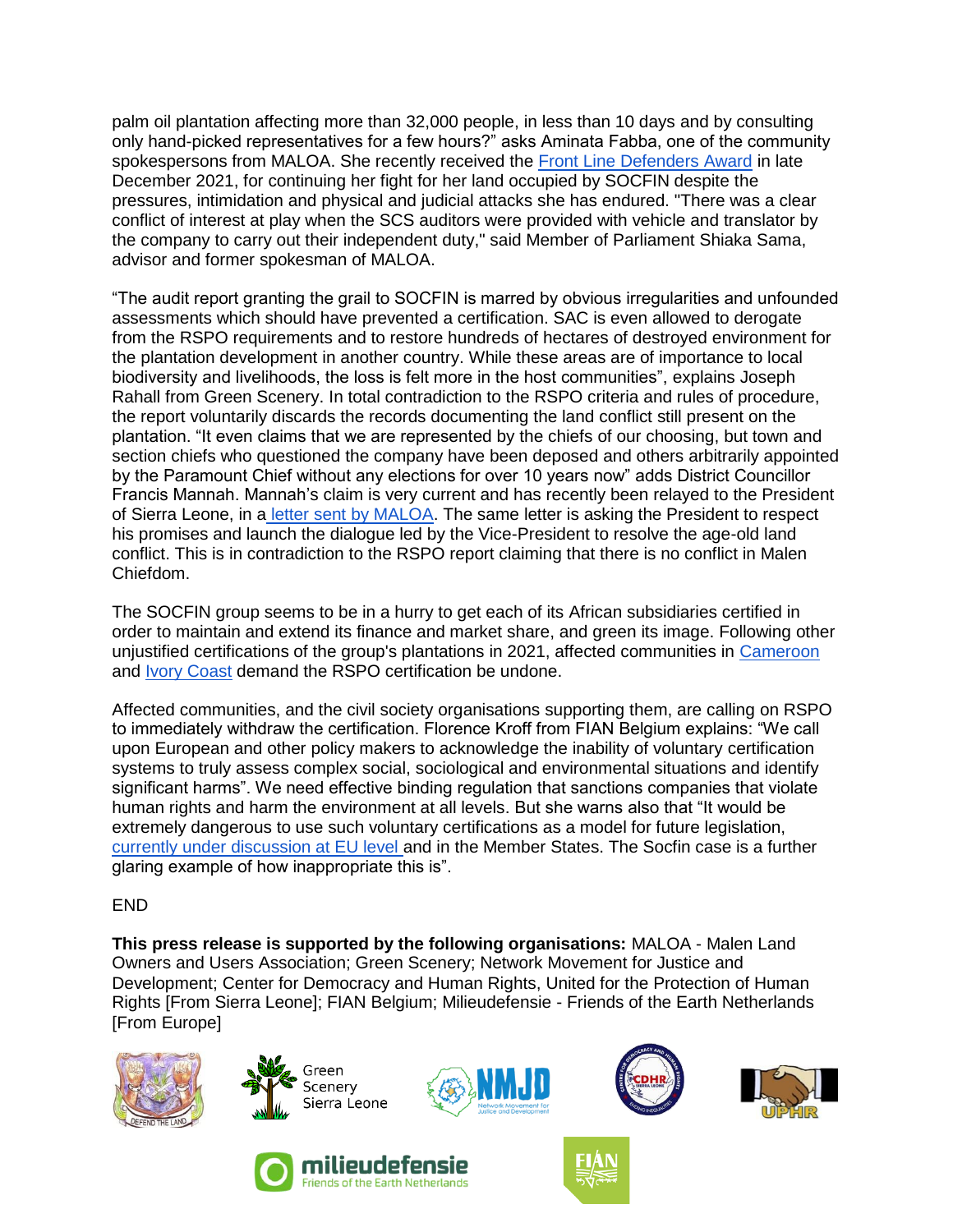# **Contact information:**

- Sierra Leone/Freetown: Joseph Rahall Green Scenery (Director): +232 76 601979 [EN]
- ⚫ Sierra Leone/Malen: Bockarie M. Koroma MALOA (Chairman): +232 77 959300 / +232 76 390010 [EN]
- ⚫ Europe/Belgium: Florence Kroff FIAN Belgium (Coordinator): florence@fian.be +32 475 845624 [EN/FR]
- ⚫ Europe/The Netherlands: Danielle van Oijen Milieudefensie Friends of the Earth Netherlands (International forest program coordinator): danielle.van.oijen@milieudefensie.nl ; +31 (0)634019215 [EN/NL]

# **For more information see:**

- Briefing note : Large-scale Land Acquisition in Africa: Impacts, Conflicts and Human Rights Violations: The Case of Socfin in Sierra Leone, 2021: [www.fian.be/IMG/pdf/en-land\\_briefing\\_socfin.pdf](http://www.fian.be/IMG/pdf/en-land_briefing_socfin.pdf)
- List of sources documenting the Socfin case in Sierra Leone: [http://www.fian.be/Landgrabbing-by-SOCFIN-in-Sierra-Leone](http://www.fian.be/Landgrabbing-by-SOCFIN-in-Sierra-Leone-documentation?lang=fr)[documentation?lang=fr](http://www.fian.be/Landgrabbing-by-SOCFIN-in-Sierra-Leone-documentation?lang=fr)
- ⚫ Investigation report: Palm Oil Certification: Not 'Out of the Woods' An Assessment of Auditors' Stakeholder Consultation in RSPO Certification Processes, 2021: <https://en.milieudefensie.nl/news/palm-oil-certification-not-out-of-the-woods.pdf>

# **Other Sources listed in the text:**

● Government of Sierra Leone, Report of the Technical Committee on the Malen Chiefdom land dispute in Pujehun District, submitted to the Honourable Vice President, September 2019:

[https://www.farmlandgrab.org/uploads/attachment/2019\\_Report\\_Malen\\_TC\\_Fina](https://www.farmlandgrab.org/uploads/attachment/2019_Report_Malen_TC_Final_SEPTEMBER.pdf) [l\\_SEPTEMBER.pdf](https://www.farmlandgrab.org/uploads/attachment/2019_Report_Malen_TC_Final_SEPTEMBER.pdf)

- FIAN Belgium, Case report: Land Grabbing for Palm Oil in Sierra Leone: Analysis of the SOCFIN Case from a Human Rights Perspective, 2019: [https://www.fian.be/Land-](https://www.fian.be/Land-Grabbing-for-Palm-Oil-in-Sierra-Leone?lang=fr)[Grabbing-for-Palm-Oil-in-Sierra-Leone?lang=fr](https://www.fian.be/Land-Grabbing-for-Palm-Oil-in-Sierra-Leone?lang=fr)
- Press statement, Socfin's RSPO certification challenged by affected communities in Cameroon, 1 July 2021, <http://www.cedcameroun.org/2540-2/>
- ⚫ Déclaration des chefs de villages et du bureau exécutif de l'AVD, Certification SOGB, 17 août 2021[:](https://www.farmlandgrab.org/30486) <https://www.farmlandgrab.org/30486>
- Press statement, RSPO consultation by SCS, MALOA, 6 November 2020, [http://greenscenery.org/wp-content/uploads/2021/07/MALOA-Press-release-on-](http://greenscenery.org/wp-content/uploads/2021/07/MALOA-Press-release-on-SCS-RSPO-visit.pdf)[SCS-RSPO-visit.pdf](http://greenscenery.org/wp-content/uploads/2021/07/MALOA-Press-release-on-SCS-RSPO-visit.pdf)
- Report of the fact-finding mission on the Human Rights situation in Malen Chiefdom after the violent incidents in January 2019 - Compiled by Human Rights Defenders in Sierra Leone, 29 January 2019, [http://greenscenery.org/wp](http://greenscenery.org/wp-content/uploads/2022/02/Report-on-Malen-INCIDENT-Final-version.pdf)[content/uploads/2022/02/Report-on-Malen-INCIDENT-Final-version.pdf](http://greenscenery.org/wp-content/uploads/2022/02/Report-on-Malen-INCIDENT-Final-version.pdf)

⚫ Human Rights Council, Report of the Special Rapporteur on the implications for human rights of the environmentally sound management and disposal of hazardous substances and wastes on his mission to Sierra Leone, 2018, A/HRC/39/48/Add.1: